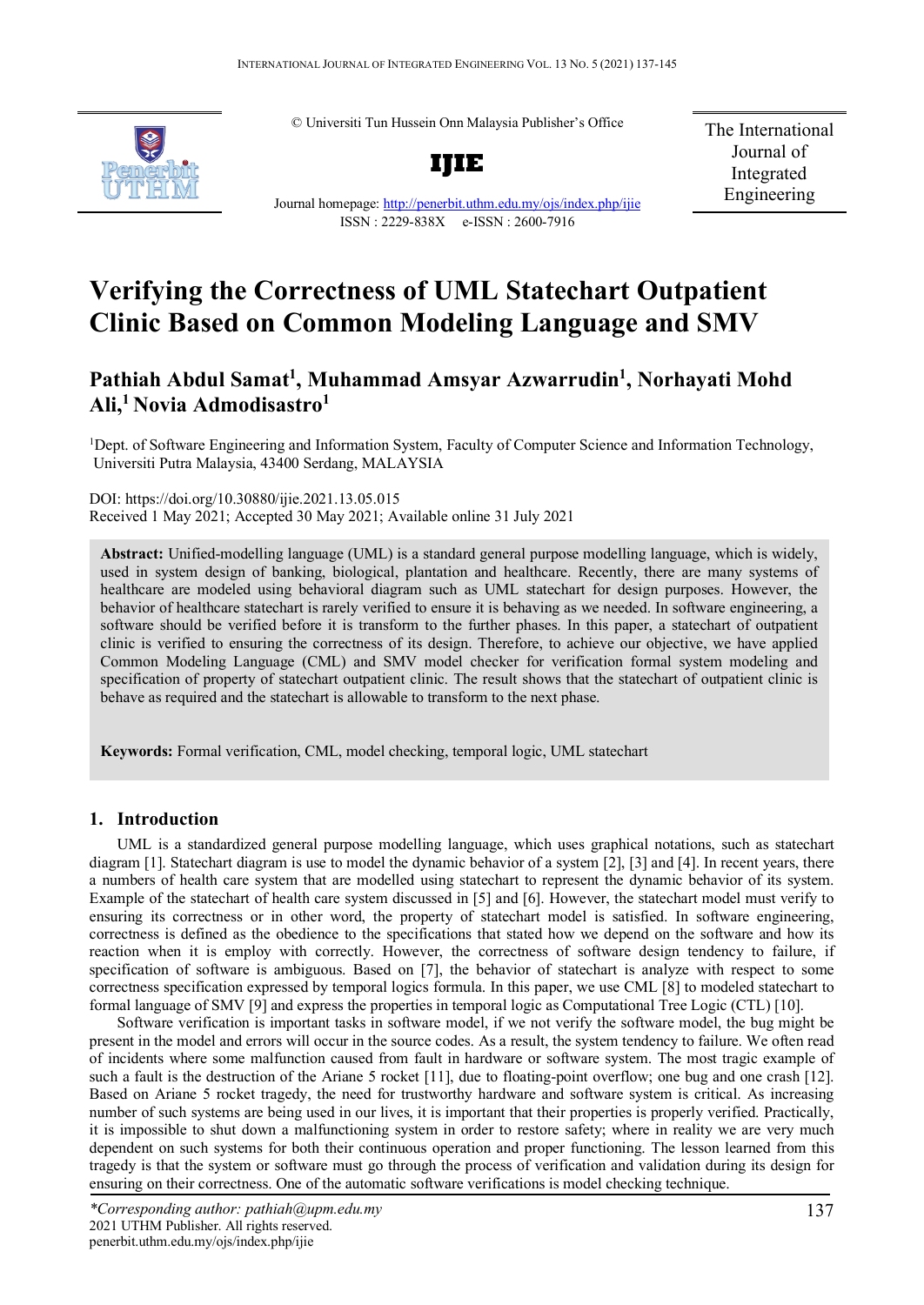The numerous researchers use model checking to tackle the correctness of statechart problem [13] and [14]. In health care system, there are a number of researcher apply model checking to verify the correctness of statechart [15], [16] and [17]. A framework has developed to verify the clinical guideline using UML statechart and SPIN model checker [15]. This framework verifies specific requirement in the guideline to check whether it is present semantic error and inconsistencies. Another researcher proposed to constructing the models in the Refinement Calculus of Object Systems (rCOS) and then verifying Trustable Medical System (TMS) in the real time the safety properties by tool UPPAAL [16]. They use rCOS to develop TMS because it supports both static structural and dynamic behavioral refinement of object-oriented system and can effectively reduce the complexity of system by separating concerns. The healthcare workflow also can be verify using Alloy specification [17]. This approach transforms the healthcare workflow metamodel to Alloy specification and verify using Alloy Analyzer.

This paper is organized as follows: The following section discuss the materials and methods of research. Then the results and discussion are present in section 3. Finally, the conclusion and direction for future research are discuss in section 4.

# **2. Material and Method**

UML Statechart is valuable diagram, which is able to representing the behavioral of state machine. The most important, statechart can react to external environment of a system through events, which triggered by a transition. UML statecharts [18] are hierarchical automata associated with objects (class instances) to model their behavior. The valuable innovation of statechart can assist in modeling the life cycle of objects behavioral in graphically. In exact terms, statecharts, consisting of states and transitions, convey how objects behave through time because its surrounding can affect the reaction to an event. Statechart that was proposed by [19] is an extension of the finite state machine (FSM) which has features like concurrency, hierarchy, and communication.

Model checking is a popular automatic technique used to check the specification of finite state machine system [20],[21] and [22]. Model checking requires two input: formal modeling and formal specification. Both of the inputs must be written in language of model checker. The model checker will execute verification process, once both of input ready written in its language. Most of model checker tools produced either 'yes' to mean – model satisfied the specification or 'no' to mean – model not satisfied the specification.

#### **2.1 Common Modeling Language**

Common Modeling Language (CML) was propose by [23] as intermediate language to translate statechart model to input language of model checker.

Definition 1: Formally, Common Modeling Language is defined as CML=<S, S0, Sc, G, T, C, R, Root> where:

- S is a finite set of states, where each state, s is as one of the two state types: {AND, OR}
- S0 is a set of initial states (S0 S). S0 forms a valid initial transition relation.
- Sc is a set of states that forms a valid state configuration.
- G is a finite set of triggers
- T is a finite set of transition relation,  $T = S \times G \times S'$ .
- C: S, S is the state function. If  $s' \subseteq C(s)$ , then s is an immediate descendant of s. The function C describes a component state of the model.
- R is a relation between components.

Translation from CML to I-SMV is define to describe the translation from CML to SMV's language. Definition 2: Let I-SMV be the input language of SMV that consists of four tuples:

$$
\langle M, V, N, Y \rangle
$$

In which:

M= A set of finite modules

 $V = A$  set of finite state variables

 $N = A$  set of next states

 $Y =$  Relation between one module to another

I-SMV represented as modular. The parent module is represented as main module. Another module represents as sub module. Module, M consists finite state variables, V. The next operator, N represent the evolving states from one to another state. A set parameter represents the relation, Y from one module to another module. A set of rules will use to represent the translation from CML to I-SMV.

There are many CML in a finite state machine. Each of CML represent as level, L. Therefore, level L, in CML is mapping to module M. The set of states, S and triggers, G corresponding to V as state variables, V. The transition, T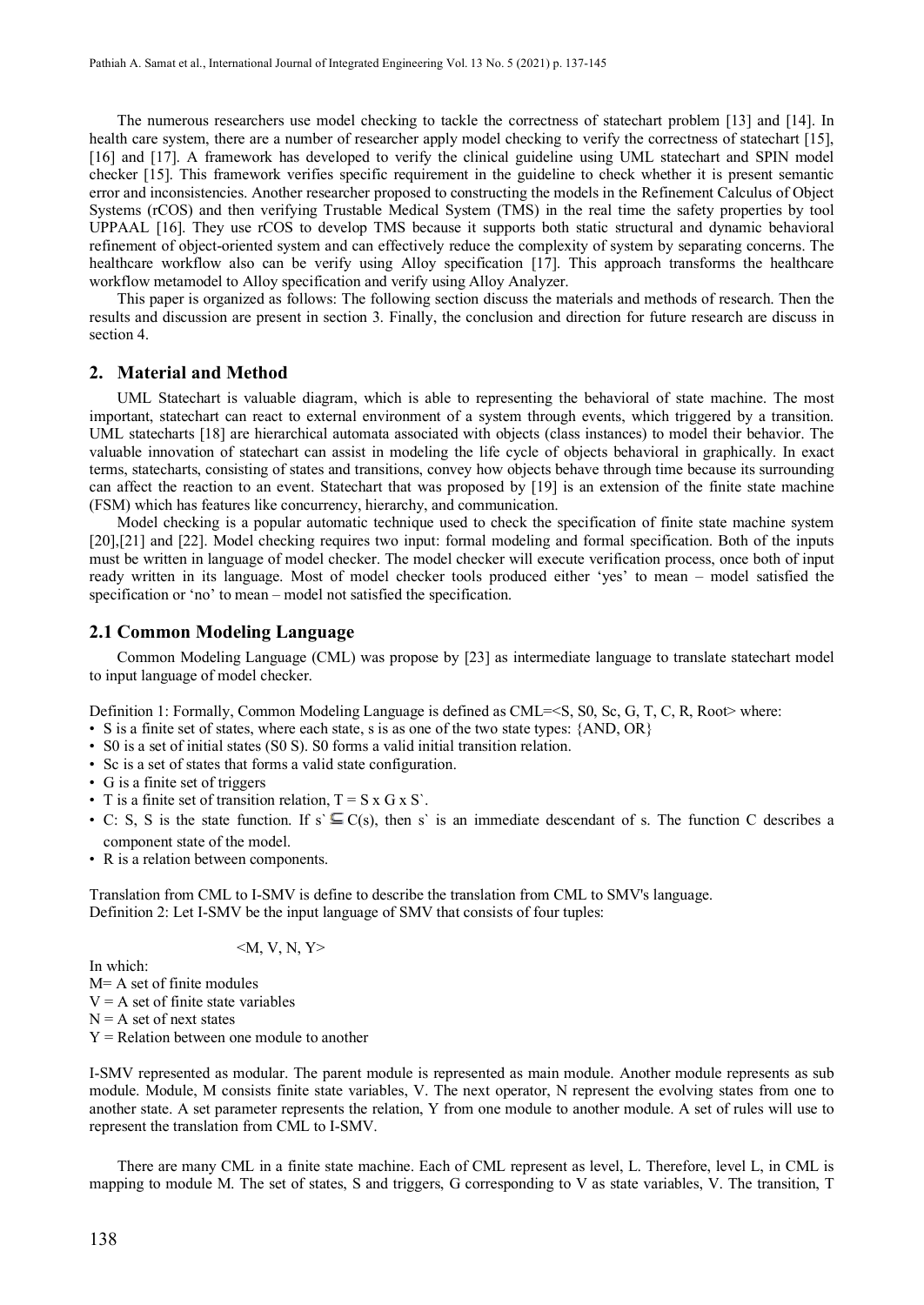corresponding to N as next state. Lastly, the relation between levels, R corresponds to the relation between modules, Y. In this study, there are four rules that mapping from CML to I-SMV. The rules from CML to I-SMV are defined as follows:

• **Rule 1 (module)**: Let Lev is the set of levels in CML. Each Levi ∈ Lev modeled as module declaration in I-SMV as follows:

```
Module Levi(argi ,…,arg i+1)
```
If Lev<sub>i</sub>  $\in$  Lev does not exist, then the execution must be terminated. In I-SMV, arg<sub>i</sub> is reference to the actual parameter of a module in the main module.

• **Rule 2 (Variable)**: Let S<sub>t</sub> be the set of states and Gr is the set of triggers in CML. St<sub>i</sub>  $\in$  St is declared inside a module as follows:

 $St_i : s_1..s_{n+1}$ ; if St is integer type  $St_i$ : { $s_1, ..., s_n$ }; if St is enumerated type  $St_i : \{\}$ ; if St is boolean type

 $Gr_i \in G_r$  is declared inside a module as follows:

 $Gr_i: g_1...g_{n+1}$ ; if Gr is integer type  $Gr_i: \{g_1, g_n\}$ ; if Gr is enumerated type  $Gr_i: \{\};$  if Gr is boolean type

Rule 2 is used, if and only if the represented module exists and either St≠{} or Gr≠{}.

• **Rule 3 (state change)**: Let Tr be the set of transitions. In CML, the state changes might occur with or without a trigger, Gr. This implies that the state changes is between the source state, Ss and target state, St with or without trigger. The state changes in I-SMV defines as follows:

```
next (St):=case{ 
   Tri : St; if gr \in Gr, Gr \neq {}
   Trj : Ss; if gr \in Gr, Gr = \{\} default: St; 
  };
```
The different between Tri and Trj are Tri caused by triggered transition whereas Trj caused by null-triggered transition.

• **Rule 4 (Relation between modules)**: Let  $R_a$ ,  $R_b$ , be state variables for Lev<sub>a</sub> and Lev<sub>b</sub>. Let  $R_c$  and  $R_d$  be state variables for Lev<sub>cg</sub>. The relation between those levels define as follows:

Module main()  $St-Lev_c$ : Lev<sub>c</sub>(St-Lev<sub>a</sub> .R<sub>a</sub>, St-Lev<sub>b</sub> .R<sub>b</sub>);  $St-Lev_a: Lev_a(St-Lev_c. R_c);$  $St-Lev_b$ : Lev $_b(St-Lev_c \cdot R_d)$ ;

St-Lev<sub>c</sub>, St-Lev<sub>a</sub>, and St-Lev<sub>b</sub> are state variables in the main module. In I-SMV the arguments to a module define by state variable of destination message followed by state variable of source destination message.

# **2.2 Verifying UML Statechart of Outpatient Clinic**

This subsection describe a case study by employing the method above. This case study employ the statechart of Outpatient clinic. Based on translation rules from CML to SMV, motivate us to provide automatic translation tool that utilized the statechart of outpatient clinic to input language of SMV. Fig 1, shows our automatic translation architecture.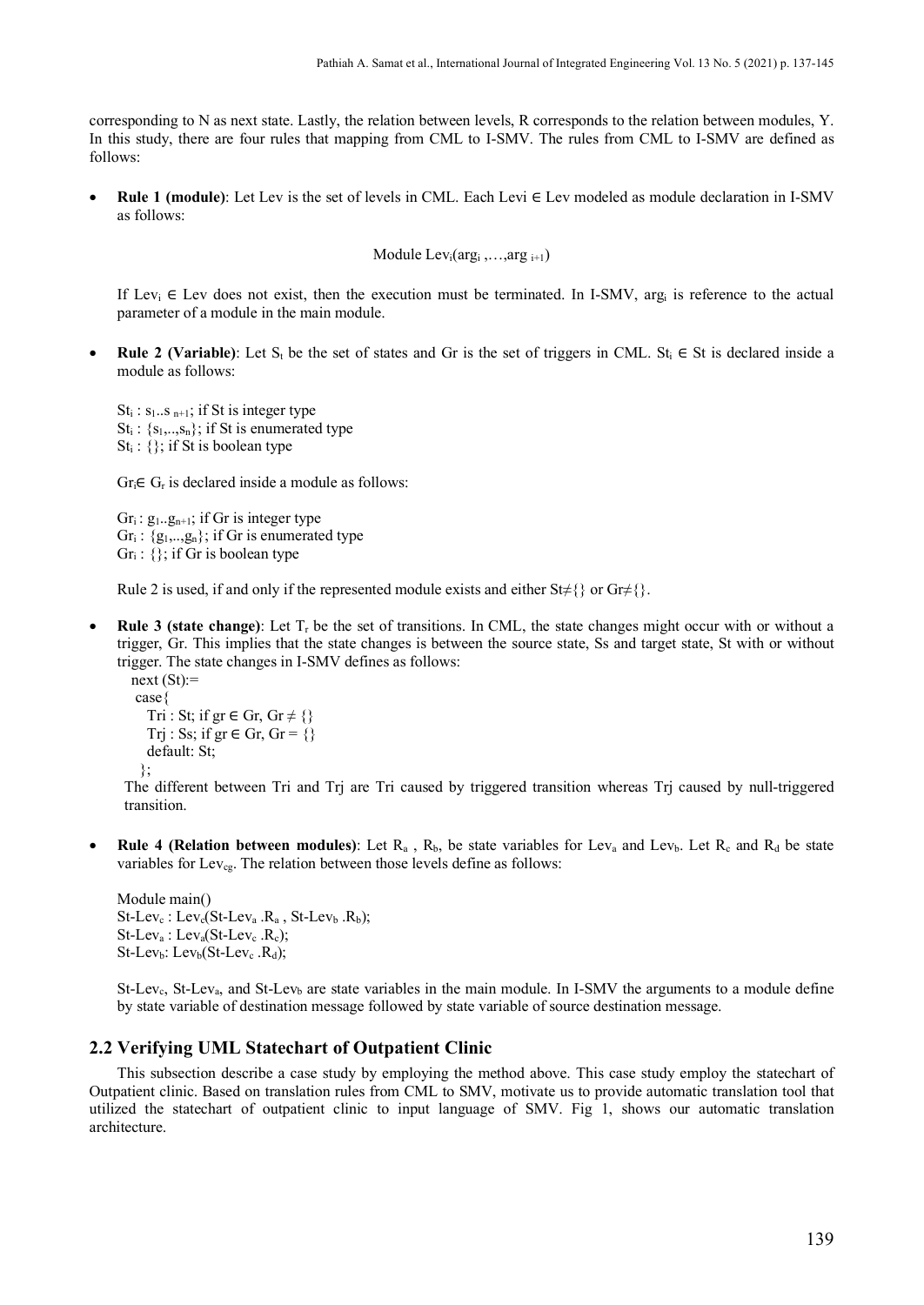

**Fig. 1 - Automatic translation architecture**

Based on Fig. 1, the verification process of state machines problem starts by expressing their behavior using UML statechart diagrams. To embark on modeling process, outpatient clinic has modeled a statechart under version Altova UModel. Fig. 2, illustrates the statechart of outpatient clinic. Based on Fig. 2, statechart of patient states in the example of surgical care service. There is one orthogonal state named as Active and two simple states which representing as Waiting and Consultation. Following the referral to clinic, the initial sub-states called "Pending" of parallel states "Appointment" and "Diagnostic tests" will activated.



**Fig. 2 - Statechart of outpatient clinic**

When the event "make booking" fired and if there are available slots in the clinic, the patient considered to have the appointment booked. The statechart of outpatient clinic state has drawn using Altova. The following important properties need to verify for ensuring the correctness of statechart outpatient clinic:

- i. All patients will serve for consultation if they are completed booked appointment and sample for diagnosis test has taken.
- ii. All patients which are not in waiting list are strictly not allowed to make booking for appointment.
- iii. All patients which always missed booked appointment and diagnosis test, they are still allowed for consultation.

We also define the property of statechart in reverse relation to check whether it reject or accept unusual behavior. The property is define as "All patients will always immediately entertain for consultation although he/she not making appointment and diagnosis test". Altova can produce XMI file and the file act as input to prototype system. With UML of version Altova, the diagram saved in XMI file. A special Java codes generated by using Netbeans IDE to read the XMI file. The methods such as DOM parser used to parse the required tag names into a set of tables by using a package named as ARCH. The tag names are  $\leq$ region $\geq$ ,  $\leq$ subvertex $\geq$ ,  $\leq$ transition $\geq$  and  $\leq$ trigger $\geq$  including the corresponding attributes. During the runtime, elements of XMI is transformed to textual CML by using data structure called as collection. There are five steps to transform the elements to textual CML:

- i. Every element from the same component of both tables is group into COMPONENT in textual CML.
- ii. For every Type which equal to uml:state in ExtrinsicObject, a list of states are created in textual CML under the STATE.
- iii. For every Type equal to uml:trigger in the ExtrinsicObject, lists of trigger is created in textual CML under the TRIGGER  $n + 1$ .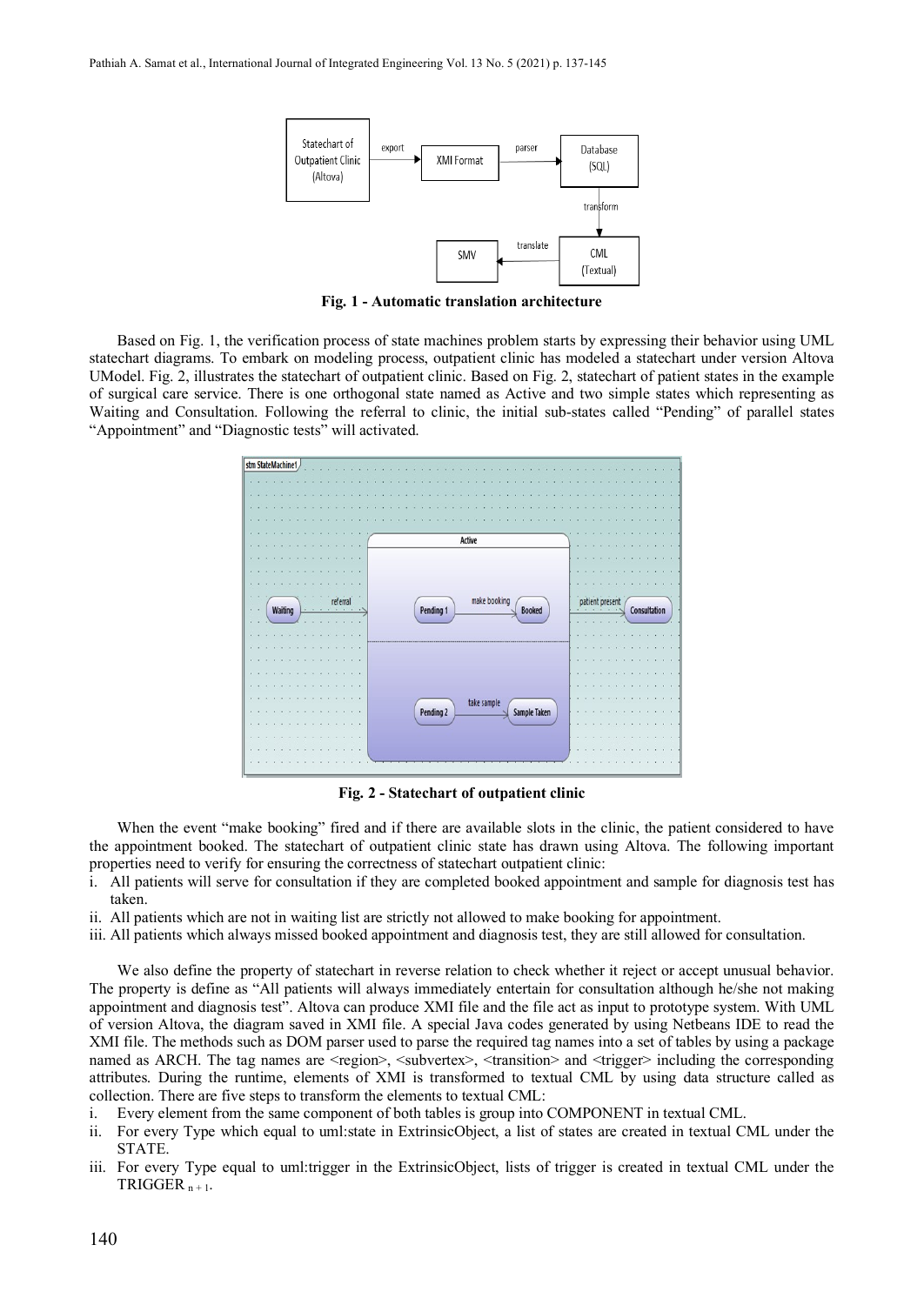- iv. For every Type equal to uml:transition in Transition and if parent of uml:trigger equal to id of uml:transition, a set of transition are created in textual CML by getting source and trigger name together with target. The set of transition are group under TRANSITION.
- v. For every component, if parent of uml:region equal to id of uml:state, a list of links are created in textual CML. The corresponding component is said successor-component and its parent component is said predecessorcomponent. The links can be formed into two types:
	- o Successor-component: receive message from predecessor-component.
	- Predecessor-component: receive message from successor-component<sub>i</sub> and successor-component <sub>i+1</sub>.

When all steps implemented, the output will used as guidance to model state machine and states transition of a system component. Fig. 3 shows the pseudocode of single textual CML.



**Fig. 3 - Pseudocode of single textual CML**

The second pseudocode is used to implementing the relationship between single textual CML. Fig. 4, shows the pseudocode of relationship between components in textual CML.



**Fig. 4 - Pseudocode of relationship between components in textual CML**

The output of above pseudocode used to steer users in modeling the synchronization of system components. On the other hand, the output produced will used as message passing or sharing between the systems component. In overall, elements of XMI such STATE, TRIGGER, TRANSITION and REGION are useful to build the structure of CML. The detail usage of pseudocodes above will described in the next section.

# **3. Result and Discussion**

This section focusses to verify the behavior of statechart of outpatient clinic with its properties. There are two important tasks; first, modeling statechart into SMV language, second expressing properties in temporal logic formula. For this purpose, we transform the textual CML into SMV. Fig. 5 and Fig. 6, show the textual of CML and input language of SMV, respectively. Based on Fig. 5, the textual of CML is obtain from exporting and parsing the XMI of statechart by using five steps of transformation, which described in previous page. In implementation, we apply the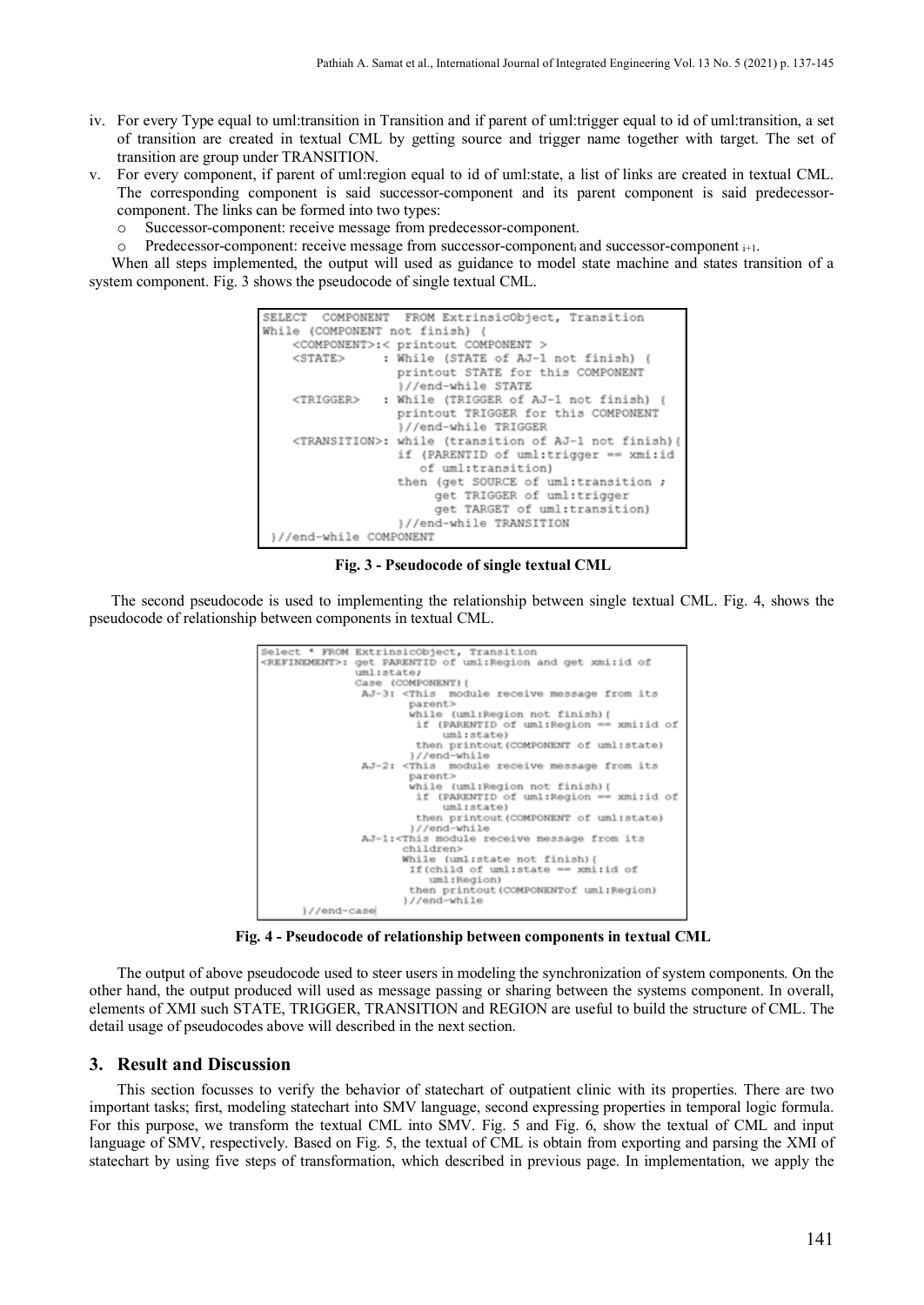pseudocodes describe in Fig. 3 and Fig. 4 to perform the transformation. As shown in Fig. 5, textual of CML will role as template of SMV language. Each of segment in textual of CML will mapping to SMV language.

```
AJ 2
STATE : [Pendingl, Booked]
TRANSITION : Pendingl x makeBooking => Booked
TRIGGER : [makeBooking]
AJ 3
STATE : [Pending2, SampleTaken]
TRANSITION : Pending2 x takeSample => SampleTaken
TRIGGER : ftakeSample1
AJ 1
STATE : [Consultation, Waiting, Active]
TRANSITION : Waiting x referral => Active
TRANSITION : Active x patientPresent => Consultation
TRIGGER : [referral]
TRIGGER : [patientPresent]
REFINEMENT
AJ_2 : receive message from [AJ_1]
AJ 3 : receive message from [AJ 1]
AJ_1 : receive message from [AJ_2, AJ_3]
 na Fr
```
**Fig. 5 - Textual of CML**

Fig. 6, shows the output of transformation from textual of CML to input language of SMV using translation rules, which previously describe in page 2 and 3. Subsequently, the textual of CML is transform to input language of SMV for verification purpose. Based on the Fig. 6, AJ-1, AJ-2, AJ-3 from textual of CML represent the *module* in SMV. There are three modules in SMV language; MODULE AJ-1, MODULE AJ-2 and MODULE AJ-3. STATE and TRIGGER from textual of CML represent *variable* in SMV. TRANSITION from textual of CML represent *next* in SMV. Lastly REFINEMENT from textual of CML represent *main* in SMV.



**Fig. 6 - Input language of SMV**

Eventually, SMV model checker runs the verification process. In this step, the statechart of outpatient clinic will go through the verification process to ensure whether its behaviors are behave correctly when we give correctness properties. For this purpose, we expressed the properties of outpatient clinic as shown in Table 1.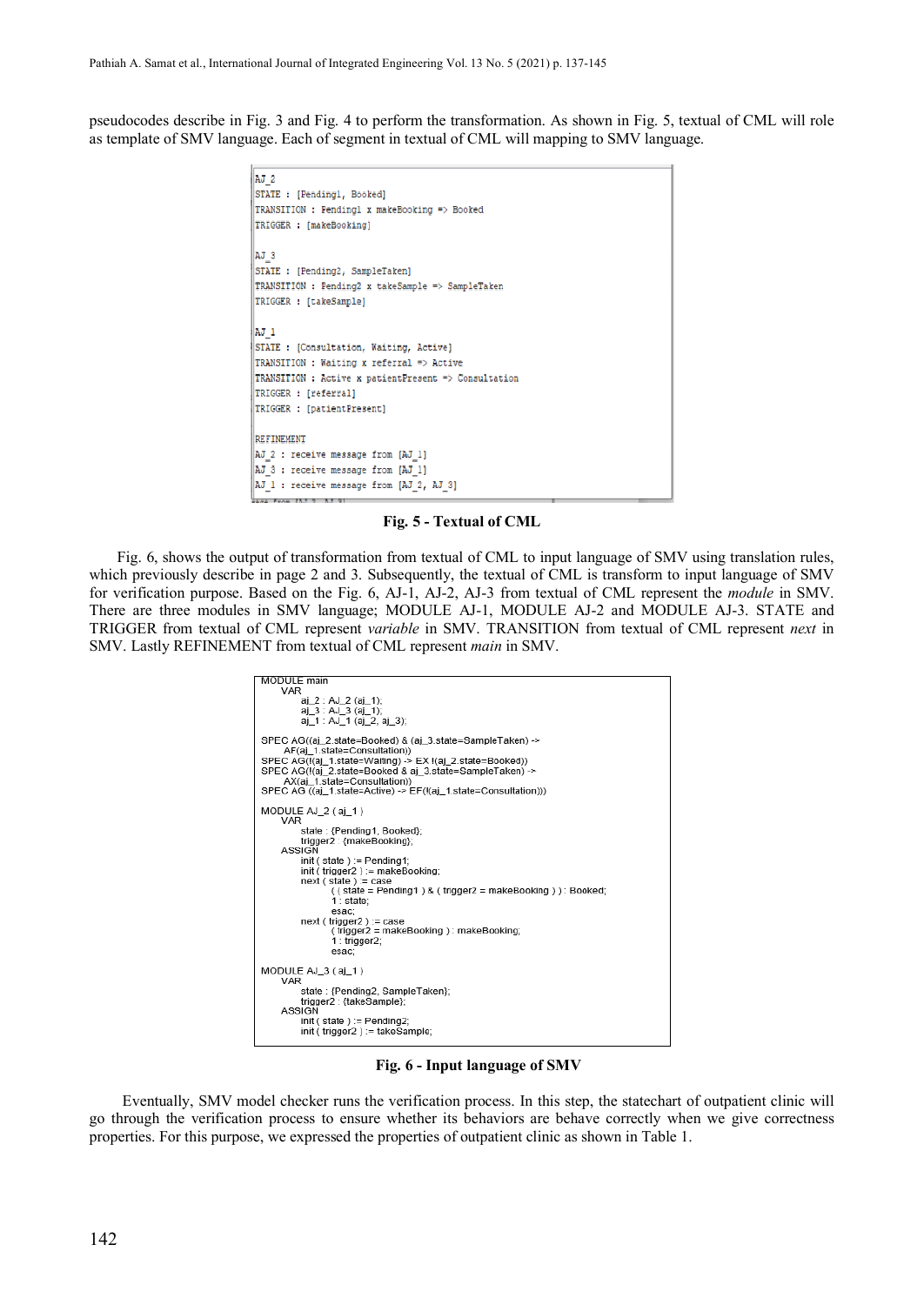| No | Description of property                                                                                                                                      | Property in CTL                                                                                   |
|----|--------------------------------------------------------------------------------------------------------------------------------------------------------------|---------------------------------------------------------------------------------------------------|
|    | All patients will entertained for consultation if they are<br>completely booked an appointment and sample for diagnosis<br>test has taken                    | AG(ai 2.state=Booked) &<br>(ai 3.sate=SampleTaken) $\rightarrow$<br>AF!(aj 1.state=Consultation)) |
|    | All patients which are not in waiting list are strictly not allowed<br>to make booking for appointment                                                       | AG(!(ai 1.state=Waiting) $\rightarrow$<br>EX!(aj 1.state=Booked))                                 |
| 3  | All patients will always immediately entertained for consultation<br>room although he/she not making appointment and diagnosis<br>test<br>(Reverse Relation) | AG(!(ai 2.state=Booked &<br>aj 3.sate=SampleTaken) $\rightarrow$<br>AX(aj 1.state=Consultation))  |
| 4  | All patients which already booked appointment and completed<br>diagnosis test not necessary entertained for consultation                                     | AG(!(ai 1.state=Active) $\rightarrow$<br>EF(aj 1.state=Consultation))                             |

#### **Table 1- Properties of outpatient clinic in CTL**

Based on Table 1, we specify the properties in AG*p*, AX*p*, EX*p*, EF*p* and AF*p*. In SMV, all four temporal logics are express in CTL as below:

i. AG*p* express that along all paths property *p* holds globally,

- ii. AX*p* express that always the property *p* holds in the second state of the path,
- iii. AF $p$  express that along all paths property  $p$  holds at some state in the future,
- iv. EF*p* express that there exists a path where property *p* holds at some state in the future and

v. EX*p* express that there exists a path where property *p* holds at second state immediately.

Fig. 7 shows the output of verification. The verification result shows that property 1 and 4 are verify TRUE and property 2 and 3 are verify FALSE.



**Fig. 7 - Result of SMV Verification**

Based on Fig. 7, we formalize the property with correctly and vice versa to see whether the statechart gives the correct reaction according to the specifications. The property 1 is verify TRUE because it says that always when the patients have booked the appointment and diagnostic test, they will entertained for consultation. The property 2 is verify FALSE because *Booked* is not satisfied exactly in the second state. The result shows that the execution of sequence stop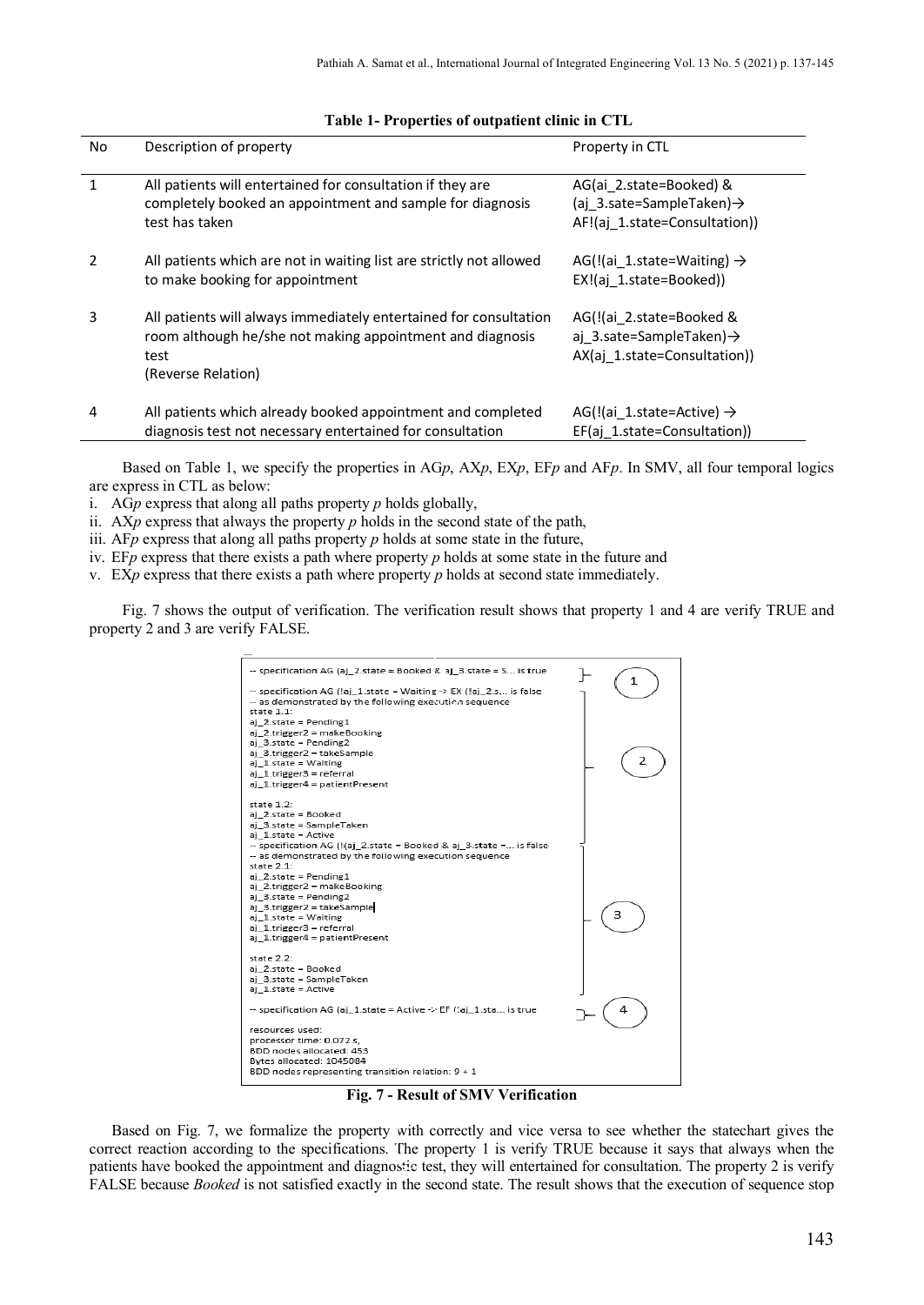at second state and not continue the rest of the states along the path. The property 3 also verify FALSE second state is not *Consultation* and stop execute the rest of states. The property 4 is verify TRUE because although patient always missed booked the appointment and diagnostic test, there exist in the future he/she will entertained for consultation. Temporal logic not stated exactly the time of satisfied, but it shows that once condition fulfill, the premise is satisfy either in the future or some or exactly second state.

# **4. Conclusion**

This paper concentrated in providing an approach to verify the correctness of statechart model. As mentioned previously, correctness is defined as the obedience to the specifications and how software reacts when it is employing the correctness specification or property. The statechart used in this paper is outpatient clinic. It found that our approach successfully verifies the behavior of statechart of outpatient clinic based on the correctness property which precisely express in temporal logic. It means that, the behavior of statechart react, as we required when we employ the precise specification. It also proves that the statechart is safely design without any defect for next phase of software engineering. Therefore, we believe that our approach is useful in assisting people in using model checkers. Our approach is also beneficial in reducing the difficult tasks in using model checking such as formal modeling and formulizing the properties of a system.

In this paper, our approach only tackle verification of single orthogonal statechart. In future research, we focus to enhance our approach by providing verification of multiple orthogonal statecharts, which able to handle bigger scope behavioral of system.

## **Acknowledgement**

This research sponsored by Ministry of Education Malaysia (MOE) and Universiti Putra Malaysia (UPM) via the Fundamental Research Grant Scheme - FRGS/1/2019/ICT01/UPM/02/01, Vot No: 5540288.

# **References**

- [1] Pooley, R., & King, P. (1999). The unified modelling language and performance engineering. IEE Proceedings-Software, 146(1), 2-10
- [2] M. Sharbaf, B. Zamani and B. T. Ladani, "Towards automatic generation of formal specifications for UML consistency verification," 2015 2nd International Conference on Knowledge-Based Engineering and Innovation (KBEI), Tehran, 2015, pp. 860-865
- [3] Samat, P. A., Zin, A. M., & Shukur, Z. (2011). Analysis of the model checkers' input languages for modeling traffic light systems. Journal of Computer Science, 7(2), 225-233
- [4] Zou, Y. (2013). Verification of UML State Diagrams using a Model Checker (Doctoral dissertation, University of Wisconsin-La Crosse)
- [5] Iwona, G. (2020). Formal Verification of Control Modules in Cyber-Physical Systems. Sencors Open Access Journal, 20(18), pp 51-54
- [6] Butler, K. A, Mercer, e., Ali, B, Tao, C. (2015). Model Checking for Verification of Interactive Health IT System. AMIA Annual Symposium Proceeding Archive 2015, pp 349-358
- [7] Alireza, S., Amir, M.R, Nima, J.N, and Reza, R. (2019). A Symbolic Model Checking approach in formal verification of distributed system, Human Centric Computing and Information Sciences, 9(4), 1-27
- [8] Samat, P. A & Zin, A. M (2012). Common Modeling Language for Model Checkers, Journal of Computer Science,8(1):99-106
- [9] Souri, A., Rahmani, A.M., Navimipour, N.J. et al. 2019. A symbolic model checking approach in formal verification of distributed systems. Hum. Cent. Comput. Inf. Sci. 9, 4 (2019)
- [10] Kochaleema, K.H. and Santhoshkumar, G. 2019. Methodology for Integrating Computational Tree Logic Model Checking in Unified Modelling Language Artefacts: A Case Study of an Embedded Controller, Defense Science Journal, 69(1):58-64
- [11] Jacques-Louis Lions et al. (1996). Ariane 5 Flight 501 Failure Report by the Inquiry Board. Technical report, European Space Agency, Paris, France.[9]
- [12] Gerald, L. & Victor, C. 1999. Analyzing Mode Confusion via Model Checking, Lecture Note in Computer Science, 1680: 120-135
- [13] Bahig, G., & El-Kadi, A. (2017). Formal Verification of Automotive Design in Compliance With ISO 26262 Design Verification Guidelines. IEEE Access, 5, 4505-4516
- [14] Ba, T. N., & Arora, R. (2018, November). Towards Developing a Repository of Logical Errors Observed in Parallel Code for Teaching Code Correctness. In 2018 IEEE/ACM Workshop on Education for High-Performance Computing (EduHPC) (pp. 69-77). IEEE